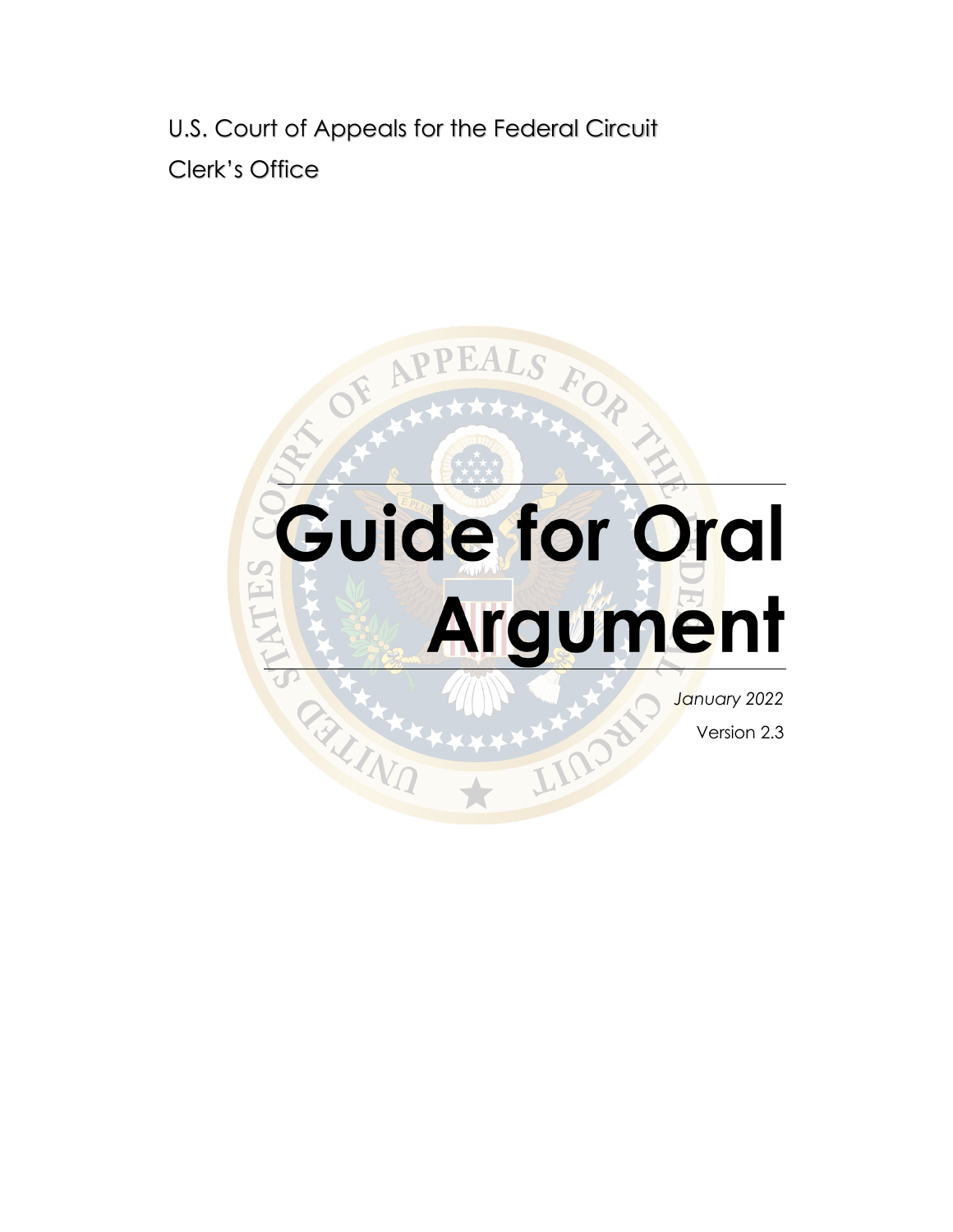# **Table of Contents**

| $\mathsf{I}$ . |           |                                                               |  |
|----------------|-----------|---------------------------------------------------------------|--|
| $\mathbb{I}$ . |           |                                                               |  |
|                | Α.        |                                                               |  |
|                | <b>B.</b> |                                                               |  |
|                | C.        |                                                               |  |
| III.           |           |                                                               |  |
|                | A.        |                                                               |  |
|                | B.        |                                                               |  |
|                | C.        |                                                               |  |
|                | D.        |                                                               |  |
|                | Ε.        |                                                               |  |
|                | F.        |                                                               |  |
|                | G.        |                                                               |  |
|                | Η.        |                                                               |  |
|                | Ι.        |                                                               |  |
| IV.            |           |                                                               |  |
|                | A.        |                                                               |  |
|                | Β.        | Courtroom Decorum and Guidelines for Counsel During Argument7 |  |
|                | C.        |                                                               |  |
|                | D.        |                                                               |  |
|                | Ε.        |                                                               |  |
|                | F.        |                                                               |  |
|                | G.        |                                                               |  |
| V.             |           |                                                               |  |
| VI.            |           |                                                               |  |
| VII.           |           |                                                               |  |
| VIII.          |           |                                                               |  |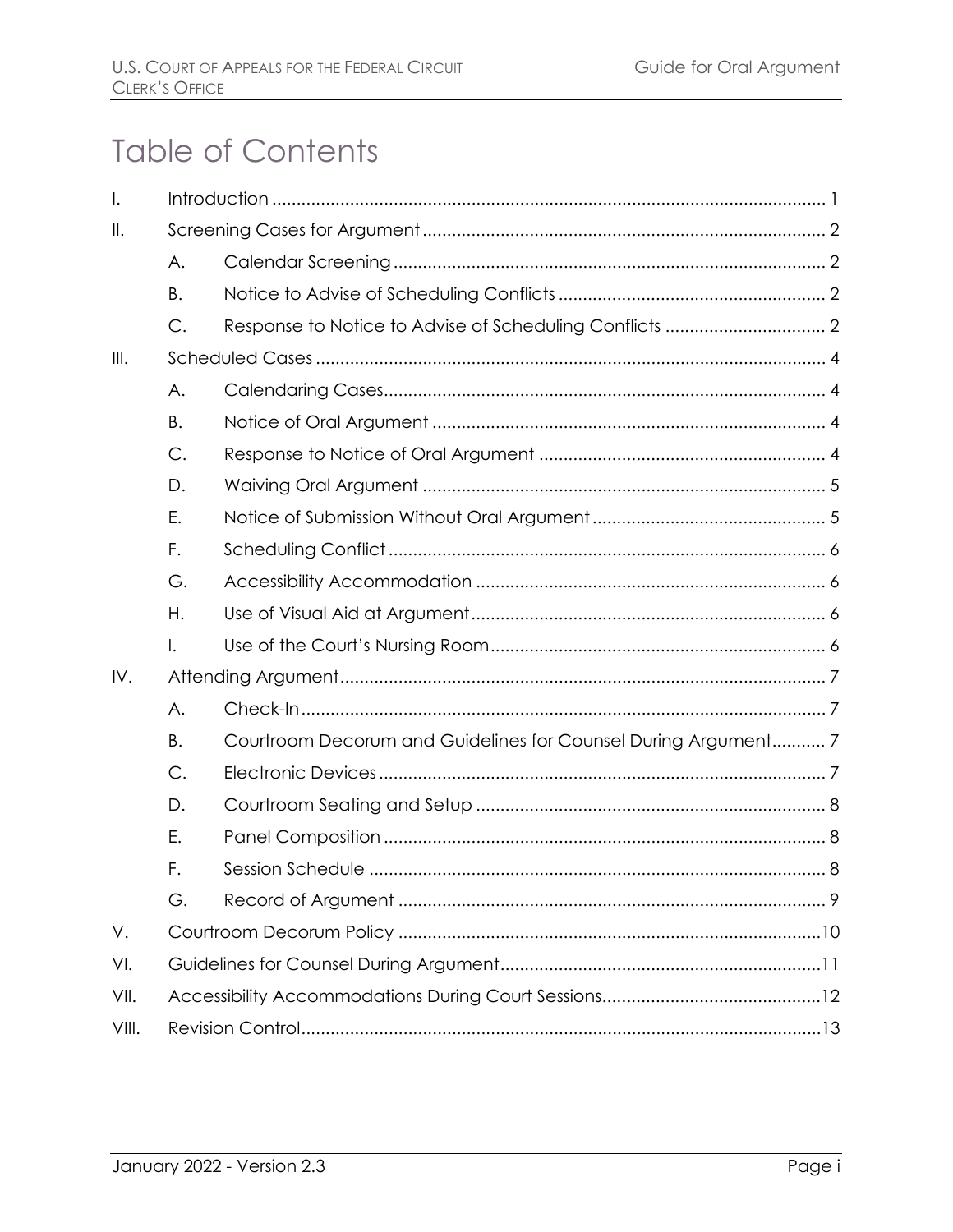## <span id="page-2-0"></span>I. Introduction

The Clerk's Office has prepared these materials to aid parties and counsel in preparing for, and participating in, oral argument before the U.S. Court of Appeals for the Federal Circuit. This information is derived from the Federal Rules of Appellate Procedure, Federal Circuit Rules of Practice and related Practice Notes, the court's Internal Operating Procedures, and established Federal Circuit practice. When in conflict, the parties should always defer to either the federal or local rules of court.

For questions about these procedures, please contact the Clerk's Office Court Services section at 202-275-8035 from 8:30 a.m. to 4:30 p.m. (Eastern), Monday through Friday. Additional resources are available on our website at [https://www.cafc.uscourts.gov/.](https://cafc.uscourts.gov/)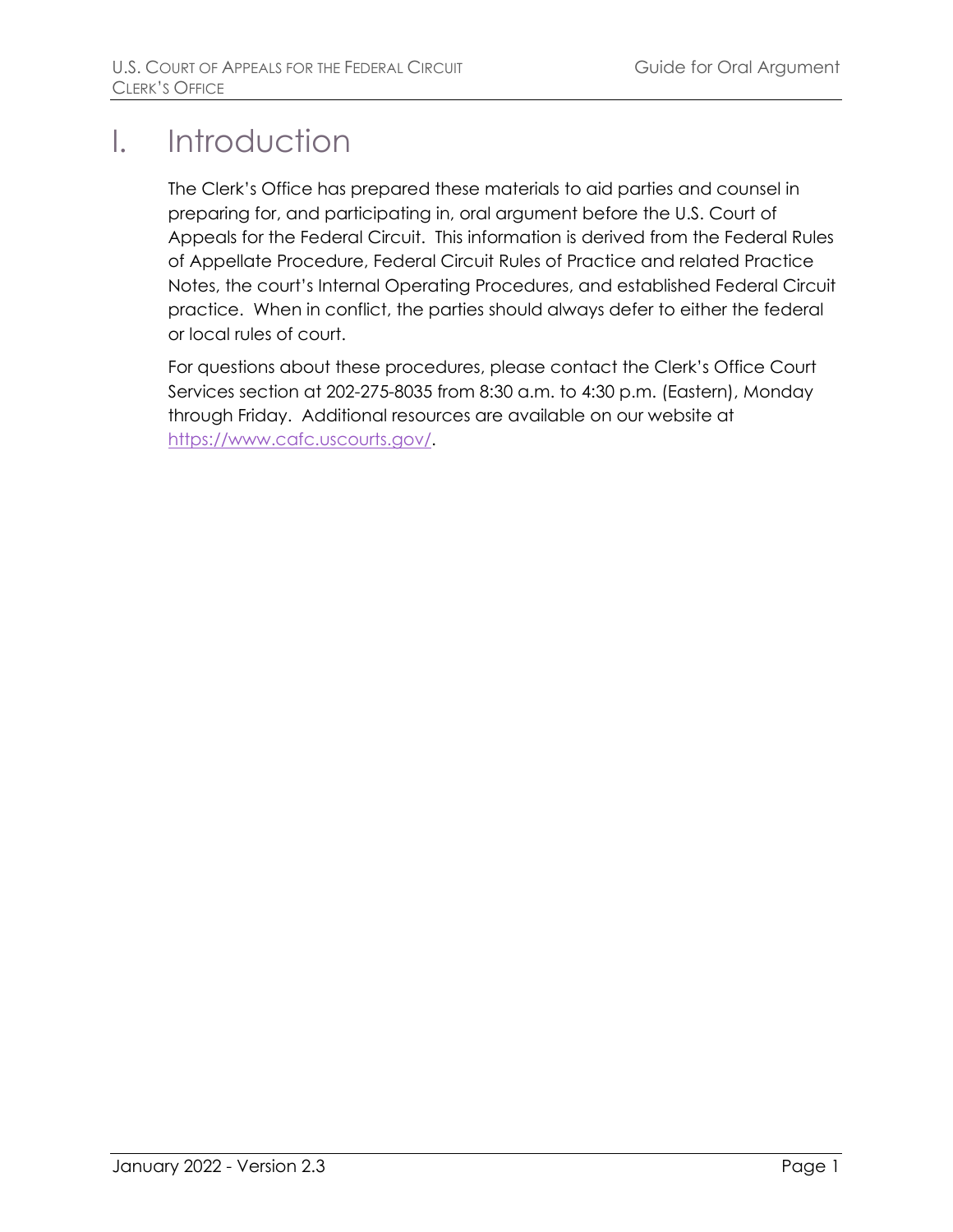## <span id="page-3-1"></span><span id="page-3-0"></span>II. Screening Cases for Argument

### A. Calendar Screening

Consistent with [Fed. R. App. P. 34 and Fed. Cir. R. 34,](https://cafc.uscourts.gov/wp-content/uploads/FederalCircuitRulesofPractice.pdf) it is the court's policy to allow oral argument in counseled cases unless (a) the appeal is frivolous; (b) the dispositive issue or set of issues have recently been authoritatively decided; or (c) the facts and legal arguments are presented adequately in the briefs and record, and the decisional process would not be aided significantly by oral argument. *See* IOP #7. Argument is rarely allowed in cases where the appellant or petitioner is unrepresented and appearing pro se.

After all briefs and the joint appendix have been filed, the Clerk's Office screens cases selected for oral argument to determine if they are calendar-ready. *See* IOP #3.

## <span id="page-3-2"></span>B. Notice to Advise of Scheduling Conflicts

In counseled cases, the Clerk's Office issues a Notice to Advise of Scheduling Conflicts after the close of merits briefing. Arguing counsel are asked to advise the Clerk's Office within seven (7) days of any conflicts for the next six (6) court session months not already scheduled.

## <span id="page-3-3"></span>C. Response to Notice to Advise of Scheduling Conflicts

Within seven (7) days after receiving notice from the Clerk's Office, arguing counsel must identify conflicts with upcoming court dates through filing a Response to Notice to Advise of Scheduling Conflicts. [Fed. Cir. R.](https://cafc.uscourts.gov/wp-content/uploads/FederalCircuitRulesofPractice.pdf)  [34\(d\)\(2\).](https://cafc.uscourts.gov/wp-content/uploads/FederalCircuitRulesofPractice.pdf) A blank response form is available on the court's website [\(Form](https://cafc.uscourts.gov/wp-content/uploads/form32.pdf)  [32\)](https://cafc.uscourts.gov/wp-content/uploads/form32.pdf). Counsel should review the Calendar of Sessions on the court's website and identify only conflicts with scheduled court dates. Counsel should limit the number of scheduling conflicts during court weeks to assist with the timely scheduling of cases for argument. Counsel who do not have conflicts are not required to submit the form.

For assistance with completing the [Response to Notice to Advise of](https://cafc.uscourts.gov/wp-content/uploads/form32.pdf)  [Scheduling Conflicts form \(Form 32\),](https://cafc.uscourts.gov/wp-content/uploads/form32.pdf) please contact the Court Services section at 202-275-8035.

For electronic filing, use the event **Response to Notice to Advise of Scheduling Conflicts** and upload a completed **Form 32** when prompted to do so. Refer to the **Electronic Filing Procedures** for additional guidance.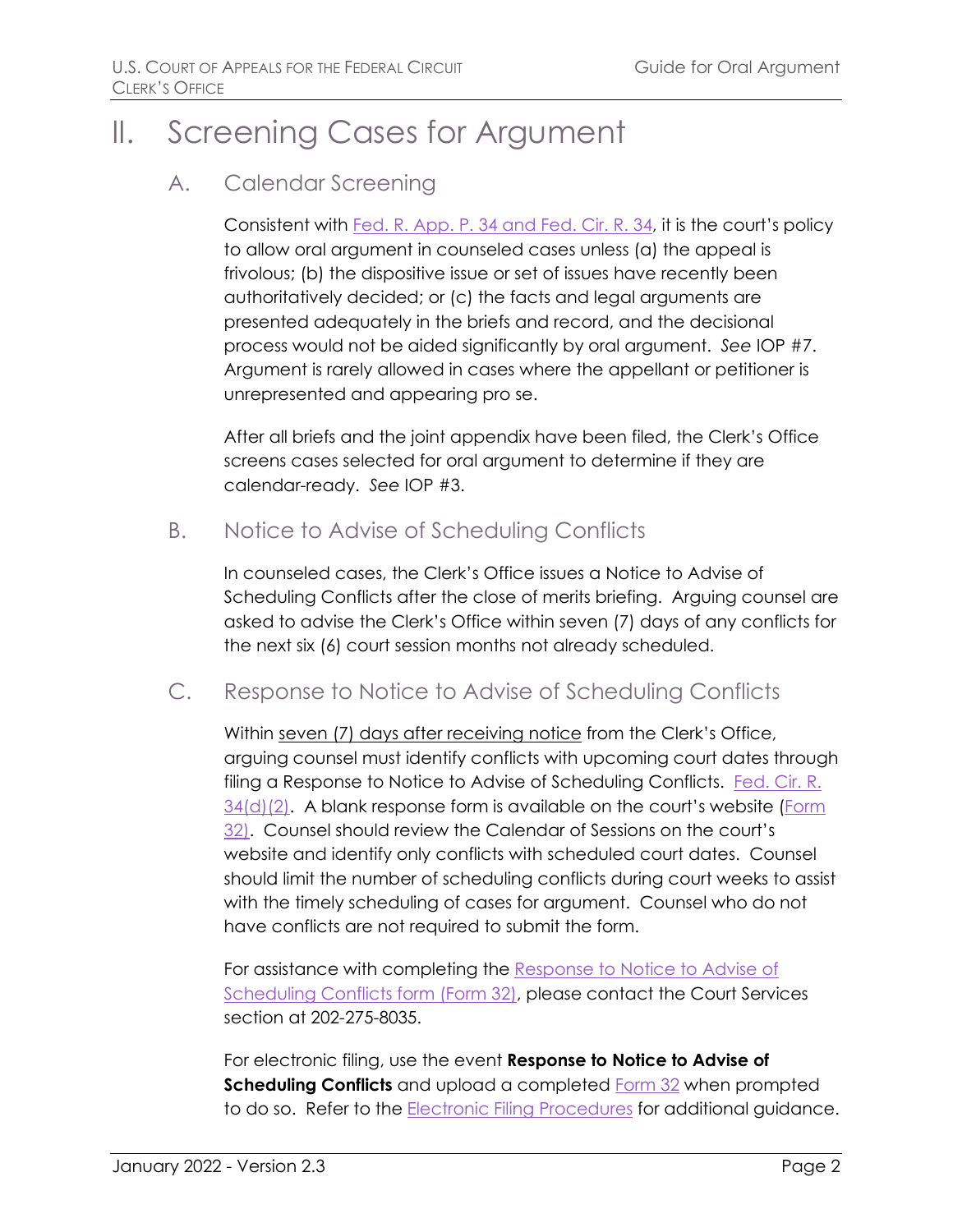#### 1. Limited Number of Scheduling Conflicts

Counsel may only list ten days of unavailability for the six-month period of court sessions identified on the Notice to Advise of Scheduling Conflicts. A showing of good cause must be provided for any conflict identified on the response form. Arguing counsel must attach an explanation for each identified scheduling conflict. Conflicts submitted without a sufficient showing of good cause will not be considered by the court when scheduling argument. Fed. [Cir. R. 34\(d\)\(3\).](https://cafc.uscourts.gov/wp-content/uploads/FederalCircuitRulesofPractice.pdf)

#### 2. Notification of Accepted Scheduling Conflicts

Only submitted conflict dates that are accepted by the court will be indicated in a public docket notation. The docket notation will list the name of the party, counsel presenting argument, and all conflict dates that are accepted by the court. Submitted conflict dates that are not accepted will not be listed in the docket entry. The non-acceptance of a submitted conflict date does not mean that the case will be scheduled for argument on a non-accepted date. **Counsel should refrain from filing a motion to schedule or reschedule argument until the case is actually scheduled for argument.** Likewise, counsel should avoid contacting the Clerk's Office concerning conflict dates or scheduling argument absent an emergency.

#### 3. Continuing Obligation to Notify

Between filing the response and receiving a Notice of Oral Argument, counsel have a continuing obligation to advise the court of any additional scheduling conflicts as they become known by filing an updated [Response to Notice to Advise of Scheduling](https://cafc.uscourts.gov/wp-content/uploads/form32.pdf)  [Conflicts form \(Form 32\).](https://cafc.uscourts.gov/wp-content/uploads/form32.pdf) Counsel should also file a revised response if previously identified conflicts are resolved prior to argument being scheduled.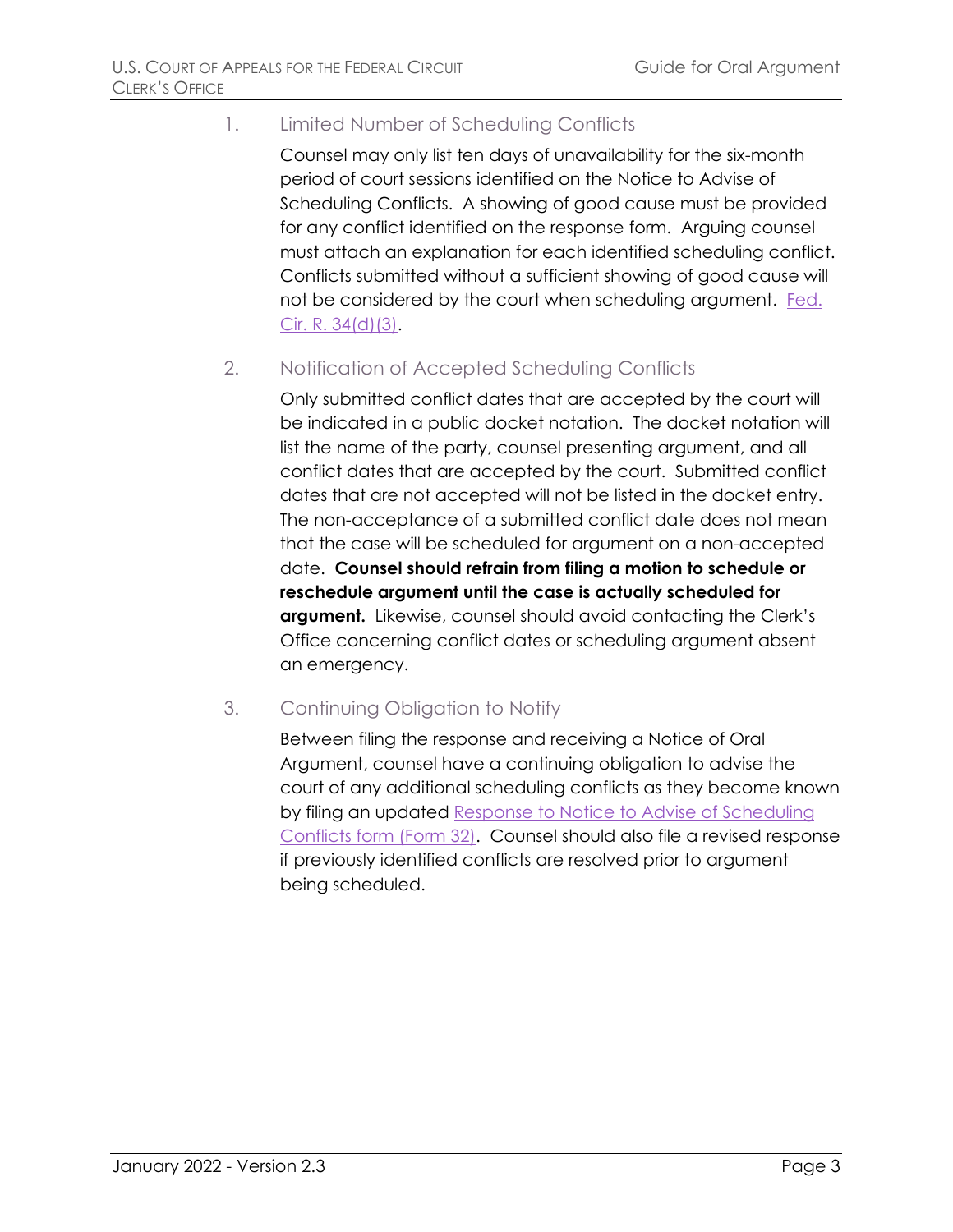## <span id="page-5-1"></span><span id="page-5-0"></span>III. Scheduled Cases

### A. Calendaring Cases

Argued cases are typically calendared three (3) months after all briefs are filed. The Clerk's Office releases the calendar approximately six (6) weeks in advance of argument (for example, argued cases set for the January calendar will receive Notices of Oral Argument in November).

Cases with pending motions are not able to be calendared until all pending items are resolved. Multiple conflict notices filed in one case will delay the scheduling of argument.

## <span id="page-5-2"></span>B. Notice of Oral Argument

The Clerk's Office will issue a Notice of Oral Argument once a case has been scheduled for oral argument. The notice is typically issued six (6) weeks before the scheduled court session. The Notice of Oral Argument provides information about the scheduled argument, including argument location, as well as general information about how oral argument is conducted in the Federal Circuit.

The Notice of Oral Argument will identify whether argument will occur inperson or be conducted via an alternative method. Should the court schedule telephonic argument or other remote argument, counsel will be provided detailed instructions on how such argument will operate, which may deviate from the standards provided in this Guide for Oral Argument, at least one (1) week before the scheduled date of argument.

## <span id="page-5-3"></span>C. Response to Notice of Oral Argument

The Notice of Oral Argument will state when the Response to Notice of Oral Argument is due, which is typically fourteen (14) days from the issuance of the Notice. Arguing counsel must submit a Response to [Notice of Oral Argument form \(Form 33\).](https://cafc.uscourts.gov/wp-content/uploads/form33.pdf) [Fed. Cir. R. 34\(e\)\(1\).](https://cafc.uscourts.gov/wp-content/uploads/FederalCircuitRulesofPractice.pdf)

Absent leave of court requested at least seven (7) days before argument, no more than two counsel may argue on behalf of each side and no more than one counsel may argue on behalf of each party. [Fed. Cir. R.](https://cafc.uscourts.gov/wp-content/uploads/FederalCircuitRulesofPractice.pdf)   $34(e)(2)$ . A response must be filed for each party in the case, and each party scheduled for argument will either need to identify which counsel will represent it at argument or otherwise waive argument. One counsel may argue on behalf of multiple parties, including parties not represented by that counsel, so long as that counsel has filed an entry of appearance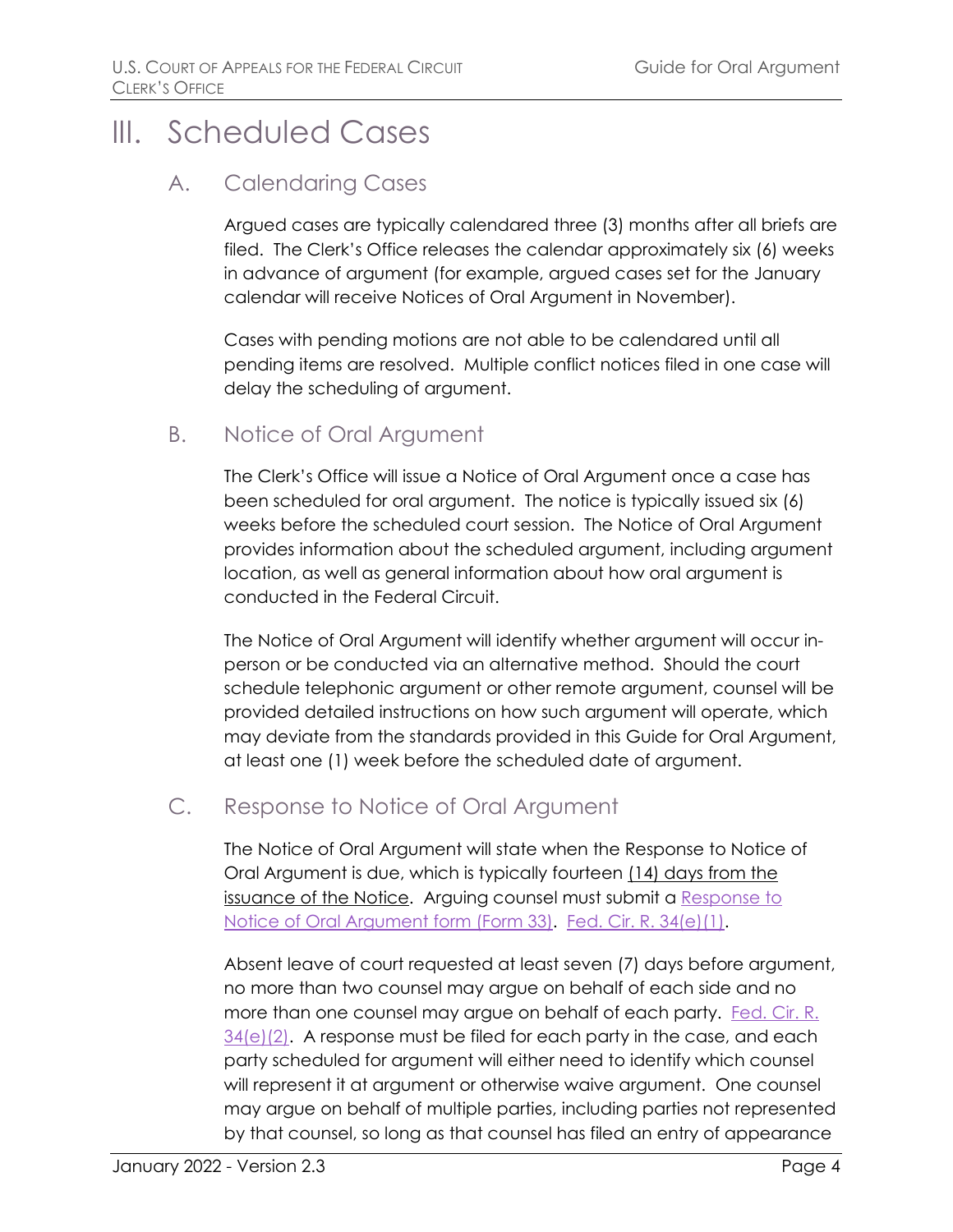for a party in the case. Counsel for parties permitted to argue that elect not to present argument or be represented at argument by counsel for another party must also file the completed form indicating an intent to waive argument.

Total argument time (including rebuttal time) is limited to 15 minutes per side for panel hearings and 30 minutes per side for en banc hearings, unless otherwise directed by order of the court.

If one counsel is arguing on behalf of multiple parties, counsel must include the names of all parties being represented at argument in the **Party Arguing on Behalf of portion of the response form. If a party would** like to waive oral argument, select the waiver box on the form.

For assistance with completing the [Response to Notice of Oral Argument](https://cafc.uscourts.gov/wp-content/uploads/form33.pdf)  [form \(Form 33\),](https://cafc.uscourts.gov/wp-content/uploads/form33.pdf) please contact the Court Services section at 202-275-8035.

For electronic filing, use the event **Response to Notice of Oral Argument** and upload a completed Response to Notice of Oral Argument form [\(Form 33\)](https://cafc.uscourts.gov/wp-content/uploads/form33.pdf) when prompted to do so. Refer to the [Electronic Filing](https://cafc.uscourts.gov/wp-content/uploads/ElectronicFilingProcedures.pdf)  [Procedures](https://cafc.uscourts.gov/wp-content/uploads/ElectronicFilingProcedures.pdf) for additional guidance.

**Note: A Response to Notice of Oral Argument that indicates zero total argument time will not be accepted.** Please follow the above instructions if the party is waiving argument or having counsel argue on behalf of multiple parties.

<span id="page-6-0"></span>D. Waiving Oral Argument

If a party does not believe argument is necessary in the case, the party may file a **Motion to Waive Oral Argument** and request that the case be submitted on the briefs. A party may also select the waiver box on the [Response to Notice of Oral Argument](https://cafc.uscourts.gov/wp-content/uploads/form33.pdf) form (Form 33); however, the waiver selection does not guarantee the court will submit the case on the briefs. [Fed. R. App. P. 34\(e\)–\(f\).](https://cafc.uscourts.gov/wp-content/uploads/FederalCircuitRulesofPractice.pdf)

## <span id="page-6-1"></span>E. Notice of Submission Without Oral Argument

Cases not scheduled for argument will be submitted to a three-judge panel for consideration based on the argument in the briefs and the materials in the record of the case. The Clerk's Office will issue a **Notice of Submission Without Oral Argument** approximately six (6) weeks before the case will be submitted to the panel.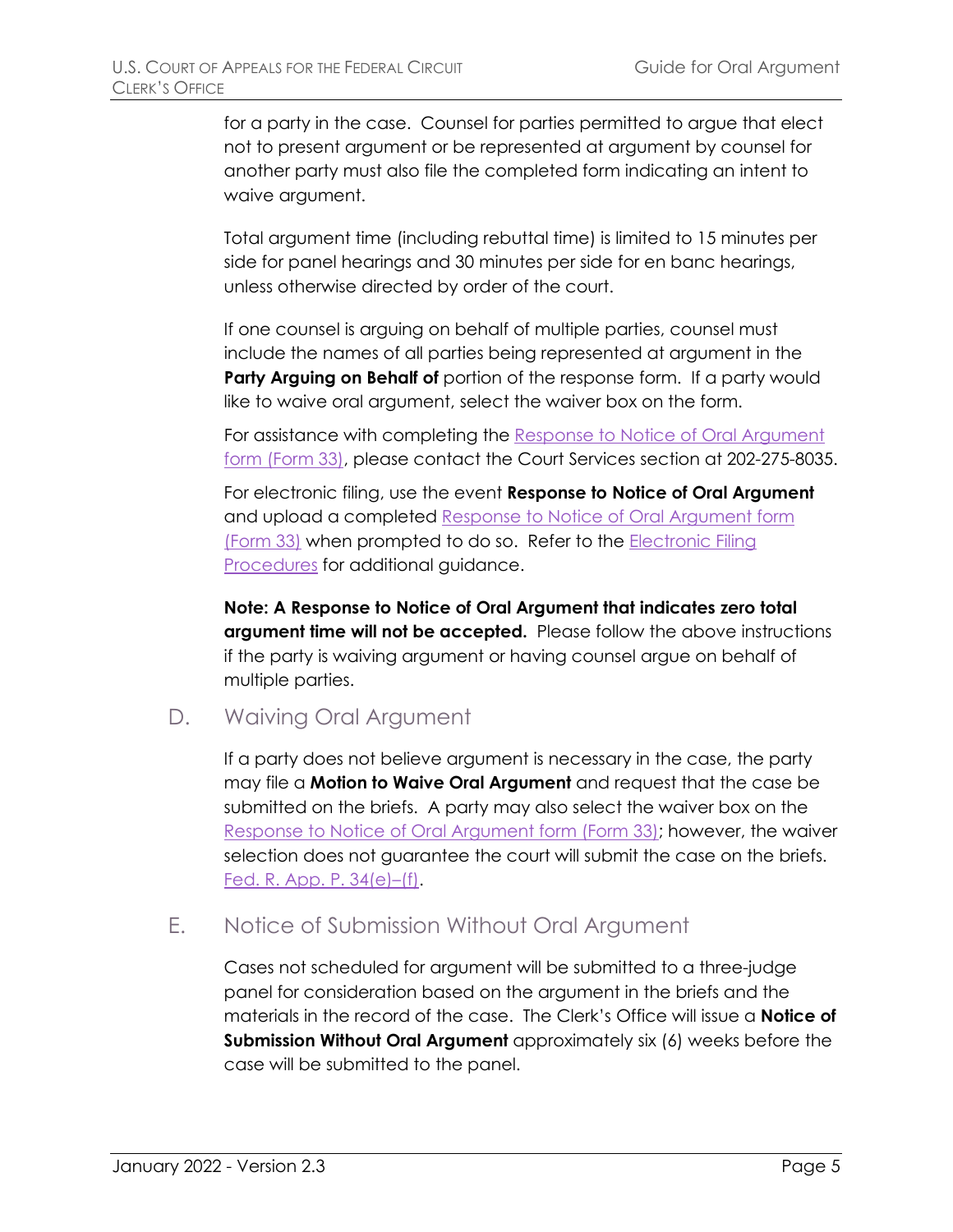Parties then have the option of filing a **Memorandum in Lieu of Oral Argument and/or a Motion Requesting Oral Argument**. Additional information about the case submission process is included in the notice.

In cases scheduled for oral argument, if the panel later determines that oral argument is no longer necessary, the court will issue an order or a revised notice indicating that the case will be submitted on the briefs.

<span id="page-7-0"></span>F. Scheduling Conflict

For any scheduling conflicts with argument after the Notice of Oral Argument has issued, parties must do one of the following:

- 1. file a motion to reschedule argument,
- 2. file a motion to waive oral argument and submit the case on the briefs, or
- 3. file a Response to Notice of Oral Argument indicating waiver of argument.
- <span id="page-7-1"></span>G. Accessibility Accommodation

The court's policy on accessibility accommodations during court sessions is available on its website at [http://www.cafc.uscourts.gov/sites/default/](https://cafc.uscourts.gov/home/oral-argument/attending-oral-arguments/) [https://cafc.uscourts.gov/home/oral-argument/attending-oral](http://www.cafc.uscourts.gov/sites/default/files/arguments/AccommodationNotice.pdf)[arguments/](http://www.cafc.uscourts.gov/sites/default/files/arguments/AccommodationNotice.pdf) and is reproduced as Part [VII](#page-13-0) of this Guide.

<span id="page-7-2"></span>H. Use of Visual Aid at Argument

The use of visual aids at argument is discouraged, particularly the use of electronic presentations in a slideshow format. A party must provide notice of intent to use a visual aid at least fourteen (14) days before the scheduled argument if the visual aid was used at the trial or hearing below, or twenty one (21) days prior if the visual aid was not used at the trial or hearing below. Presentation programs or project equipment may not be used at argument without leave of court filed no later than seven (7) days before argument. *See* Fed. Cir. R. [34\(c\).](https://cafc.uscourts.gov/wp-content/uploads/FederalCircuitRulesofPractice.pdf)

<span id="page-7-3"></span>I. Use of the Court's Nursing Room

The court is pleased to support nursing mothers who are a part of the Federal Circuit community by offering a private and comfortable place to breastfeed or express milk. The space, located on the third floor of the Tayloe House, may be reserved by contacting a member of the court's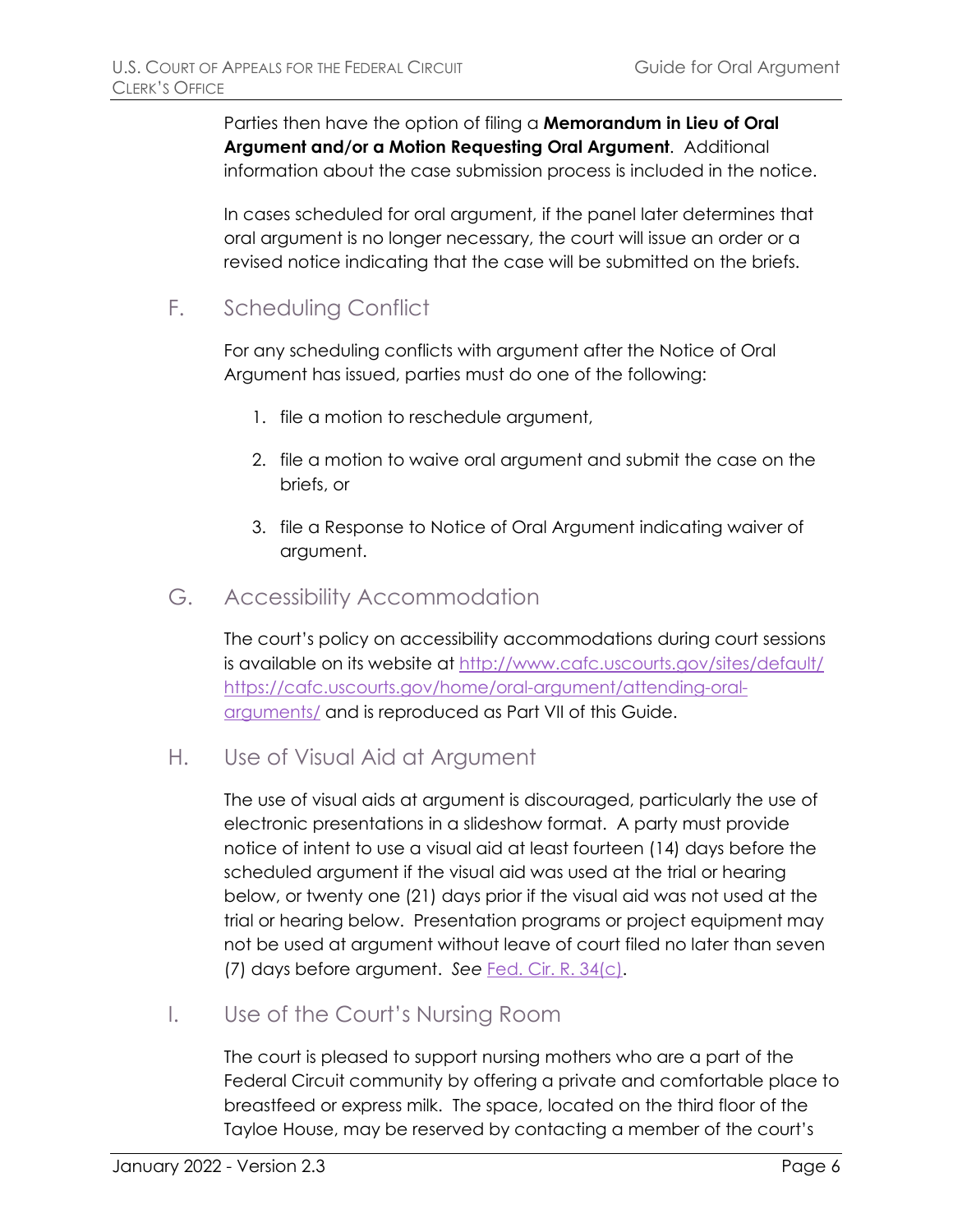Human Resources office at 202-275-8150 in advance of attending argument.

## <span id="page-8-1"></span><span id="page-8-0"></span>IV. Attending Argument

A. Check-In

All arguing counsel are required to check in with the Clerk's Office on the fourth floor in Room 401, between 8:30 a.m. and 9:30 a.m. for a 10:00 a.m. court session, or between 12:30 p.m. and 1:30 p.m. for a 2:00 p.m. court session, on the day of argument. In the event the court schedules argument for another time slot, counsel must check in between an hour and a half and 30 minutes before argument.

All arguing counsel must be checked in with the Clerk's Office no later than 30 minutes before argument is scheduled to begin. At check-in, Clerk's Office staff will verify the name of the arguing counsel and the argument time allotted. Last minute changes at check-in to arguing counsel are generally not allowed, unless the new arguing counsel has already filed an entry of appearance and has submitted an amended Response to Notice of Oral Argument in the case.

Counsel who are not arguing do not need to check in with the Clerk's Office.

<span id="page-8-2"></span>B. Courtroom Decorum and Guidelines for Counsel During Argument

Counsel should be careful to review the court's [Courtroom Decorum](#page-11-0)  [Policy](#page-11-0) (reproduced as Part V of this Guide) and [Guidelines for Counsel](#page-12-0)  [During Argument.](#page-12-0)

<span id="page-8-3"></span>C. Electronic Devices

All electronic devices, including computers, laptops, tablets, phones, and other mobile devices, must be turned off while in the courtroom. However, arguing counsel may use laptops or tablet devices in silent mode while seated at the counsel tables.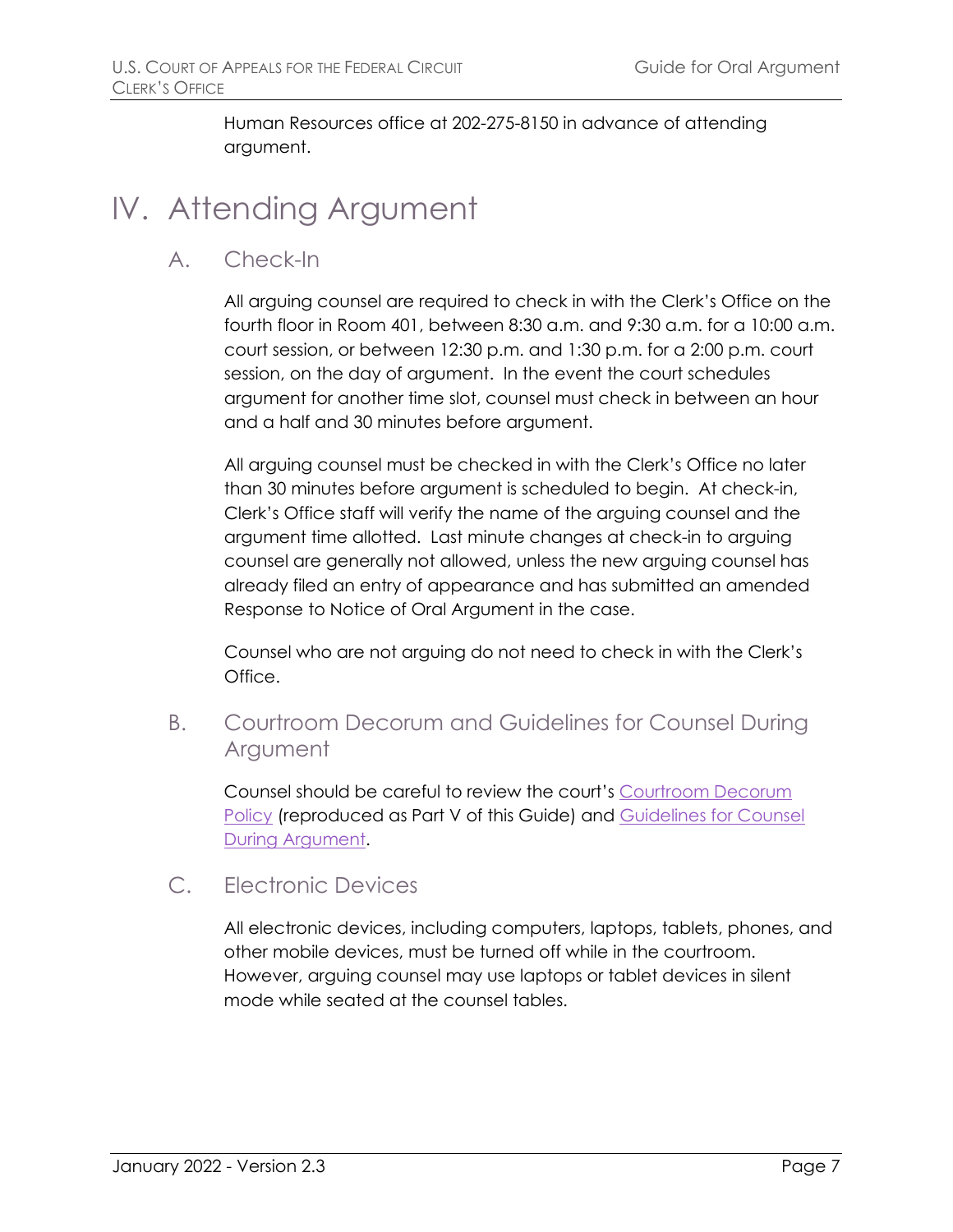## <span id="page-9-0"></span>D. Courtroom Seating and Setup

#### 1. Counsel Tables

Only members of the Federal Circuit bar and government counsel appearing pursuant to [Fed. Cir. R. 46\(d\)](https://cafc.uscourts.gov/wp-content/uploads/FederalCircuitRulesofPractice.pdf) may sit at the counsel tables. Parties and legal support staff may not sit at the counsel tables or in the well of the court unless they are also members of the Federal Circuit bar or registered government counsel.

#### 2. General Seating

For general seating, the courtrooms open one (1) hour before court begins. Seating is available on a first-come, first-served basis. The Clerk's Office does not reserve seating during oral arguments for parties or by special request of arguing counsel.

## <span id="page-9-1"></span>E. Panel Composition

The identity of the judges sitting on the panel will not be disclosed until the morning of argument. Panel members are typically posted in the courthouse and on the court's website one (1) hour before argument begins.

Arguing counsel will be told their panel members at the time of check-in.

- <span id="page-9-2"></span>F. Session Schedule
	- 1. Order of Cases

Cases will typically be argued in the order they appear on the court's website. Final calendars for each panel are posted outside the courtroom the morning of argument. Cases will be argued in the order listed on the posted calendar unless the panel reorders them.

Regardless of the position of a case on the calendar, arguing counsel must check in with the Clerk's Office a minimum of 30 minutes before the start of the court session. Because the panel may wish to reorder the cases, counsel for all cases on the calendar before the same panel should be present in the courtroom at the start of the court session.

2. Digital Clock

The digital clock on the podium provides a countdown of the time remaining for argument, along with color-coded light cues: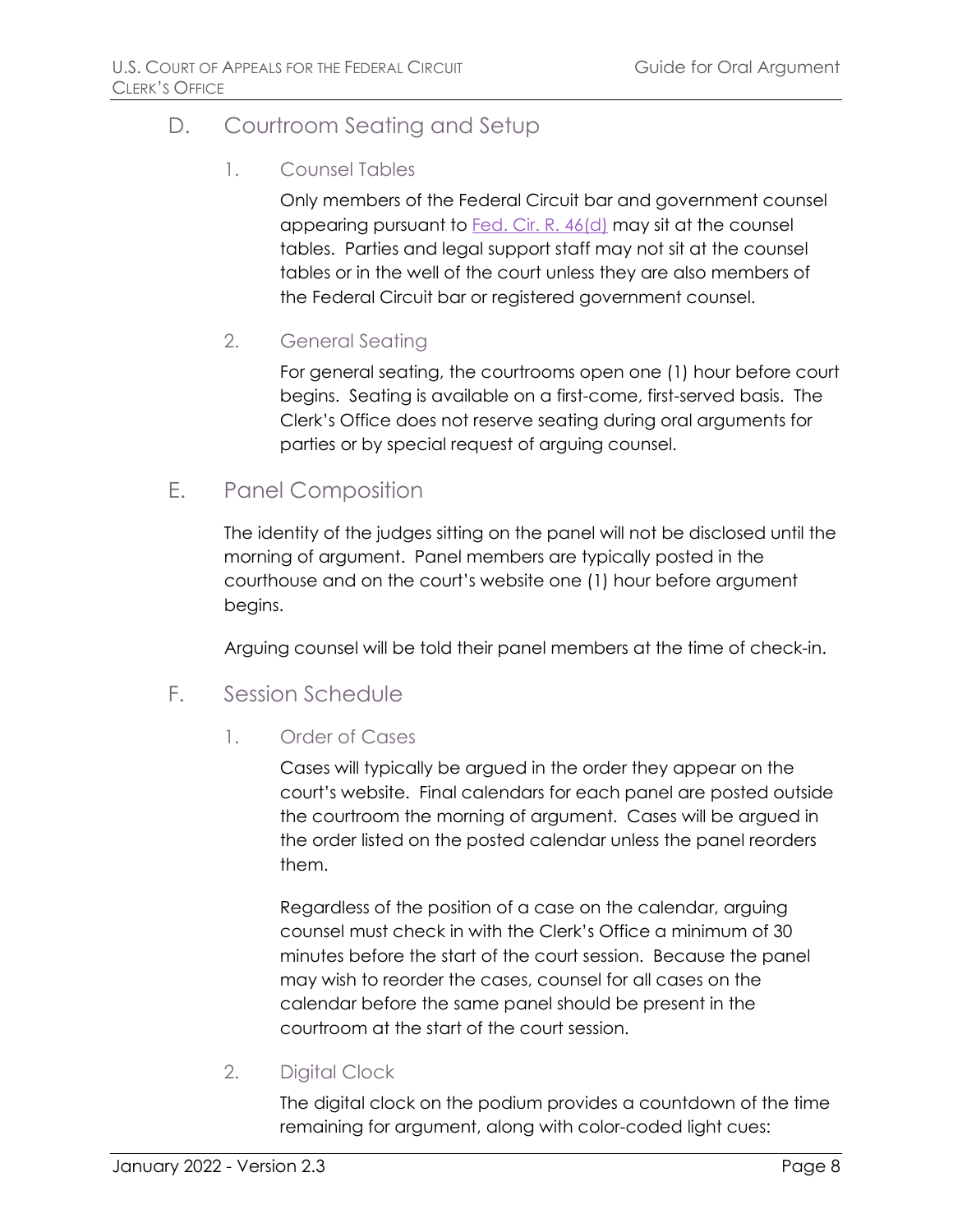- **Green** Within allotted time **Yellow** Within scheduled rebuttal time (if applicable) Time expired
- <span id="page-10-0"></span>G. Record of Argument
	- 1. Argument Recordings

Except in closed sessions, for which no recording is available, all oral argument recordings for cases argued in Washington, DC are posted on the court's website by the end of the day of each court session. A copy of the recording will also be attached to an entry on the case docket. Argument recordings for out-of-town sittings will be posted as soon it is feasible, but posting may be delayed.

2. Argument Transcript

The court does not prepare a transcript of argument, only the audio recording. Parties may contract with an independent court reporter to obtain a transcript from the audio recording. The court is not able to recommend or provide such services.

#### 3. Inadvertent Disclosure

In the event arguing counsel inadvertently discloses confidential or sealed information during an open court session, counsel must promptly contact the Clerk's Office after argument either at 202- 275-8035 or in person after the close of argument.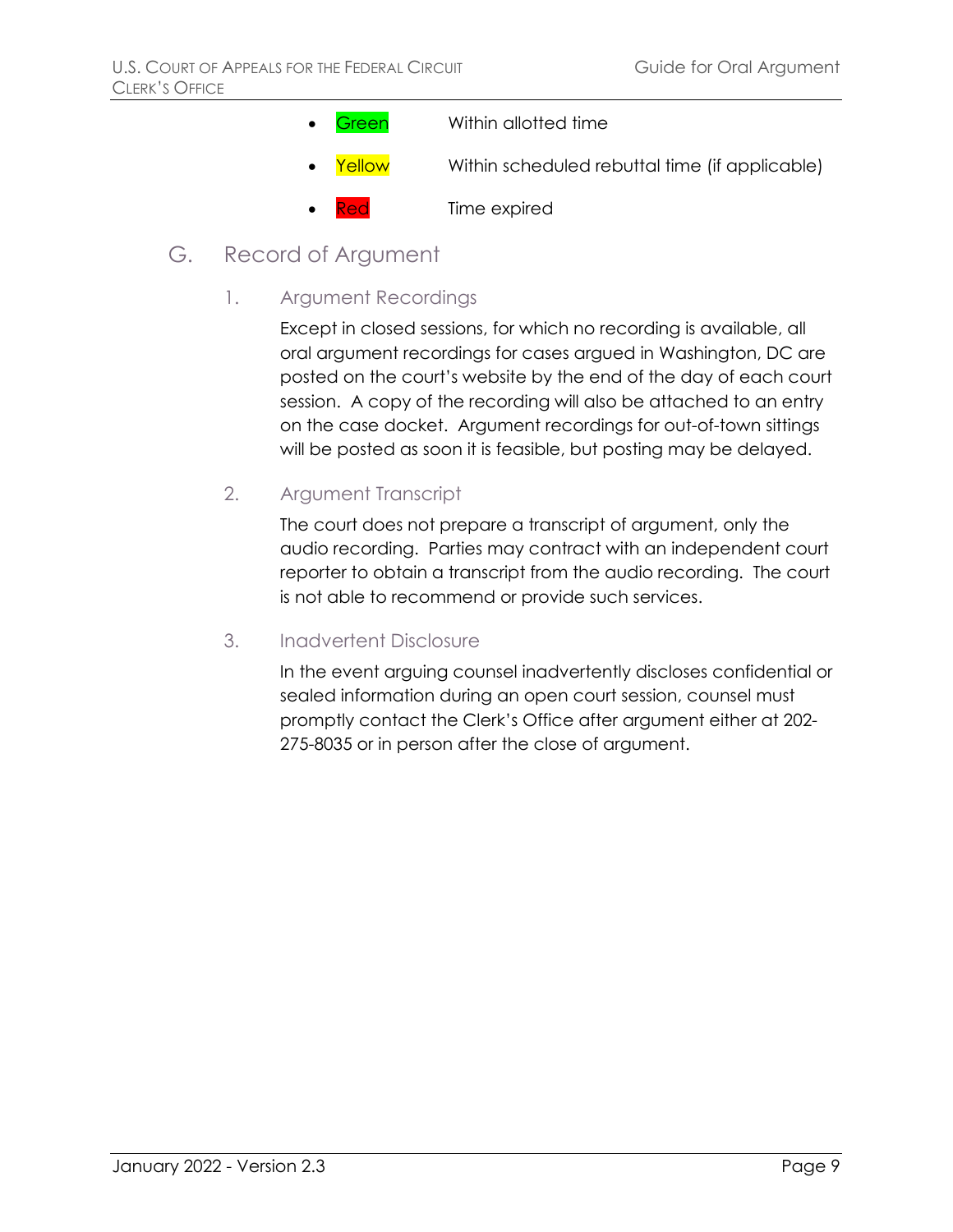# <span id="page-11-0"></span>V. Courtroom Decorum Policy

The dignity of the court is to be respected and maintained at all times.

Attire for counsel and spectators should be restrained and appropriate to the dignity of a Court of Appeals of the United States.

Court security officers and court staff are authorized to open and inspect any item carried into a courtroom.

Everyone in the courtroom, unless physically unable to do so, must rise when the judges enter and remain standing until the presiding judge invites everyone to be seated. Similarly, when court adjourns, everyone stands in place until the judges are no longer visible.

Standing in the courtroom may be permitted only at the discretion of the Clerk. Areas marked as reserved are for court staff and Federal Circuit Law Clerks.

Only members in good standing of the Federal Circuit bar may sit either at counsel tables or within the well of the court when court is in session.

Counsel may address the court when invited to do so. Only counsel associated with the appeal being argued may address the court, unless a judge directs otherwise.

Coats, outerwear, and large bags must be stored at the coat racks outside the courtroom areas. Arguing counsel may bring in bags containing materials necessary for argument.

Only material relating to the court's business can be read in the courtroom while court is in session.

When court is in session, no one should be heard except for counsel making argument or a judge.

The following activities are prohibited in the courtroom and adjacent lobby area while court is in session:

- Audio or visual recording or broadcasting of any kind;
- Photographing of any kind;
- Eating or drinking, except for water provided at the counsel tables; and
- Using any electronic device, including computers, laptops, tablets, and mobile devices (including phones), except by counsel in argued cases while seated at counsel tables.

All electronic devices must be turned off before entering the courtroom, except those used by counsel while at the counsel tables.

Repeated entrances and departures are to be avoided. Doorways and passageways should be kept clear at all times.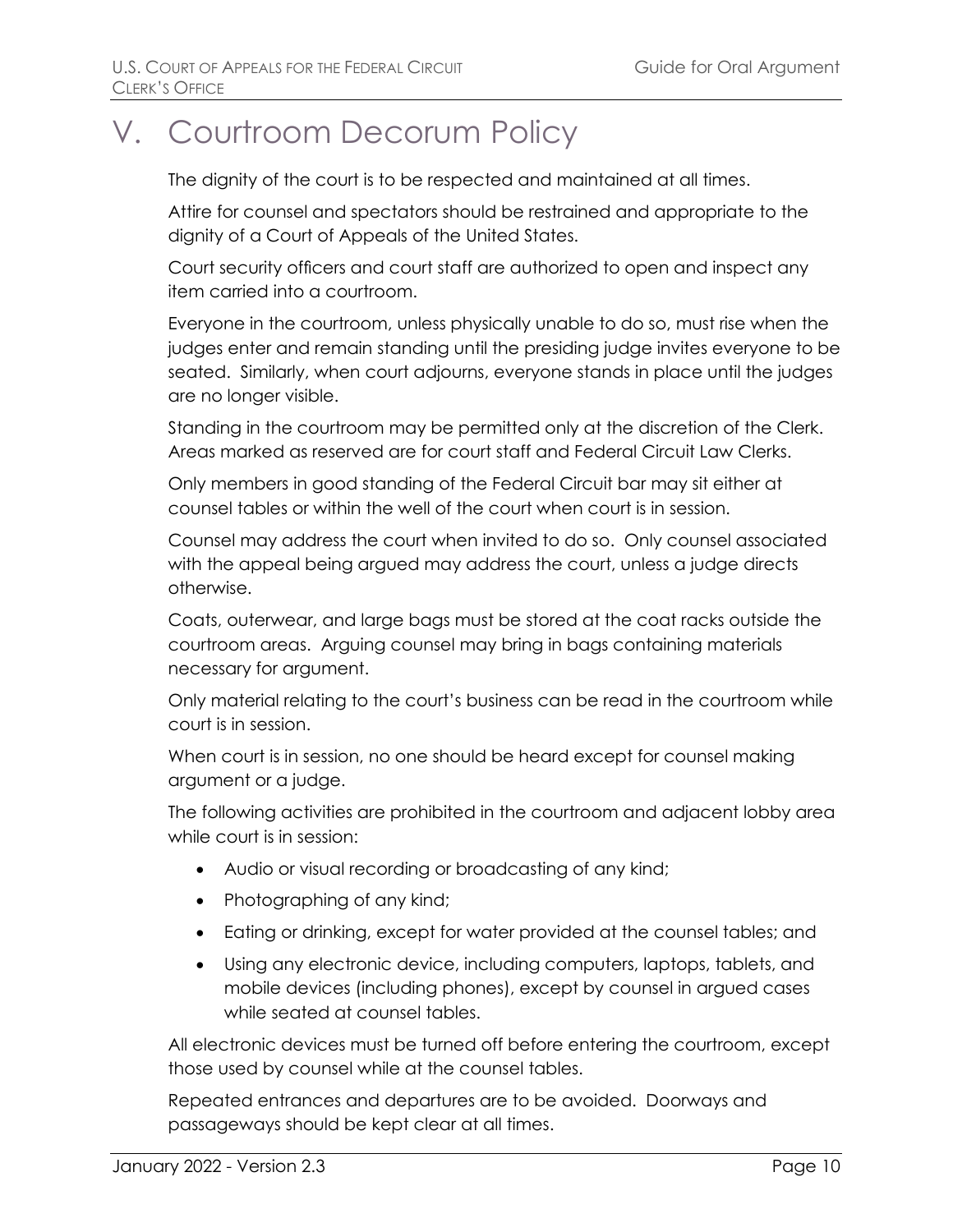# <span id="page-12-0"></span>VI. Guidelines for Counsel During Argument

The following guidelines are provided to assist counsel in making the best use of the allotted time at argument.

- Counsel should not interrupt a judge.
- Assume the court is familiar with the facts of the case.
- Minimize reading.
- Have a copy of the appendix and be familiar with the location of items.
- Assume the court is familiar with the briefs and appendix contents.
- When raising new authority at argument, provide a copy to opposing counsel ahead of time by email or, if time permits, by filing a citation of supplemental authority pursuant to **Fed. R. App. P. 28(j)**.
- Stop your argument when your time expires unless the court permits you to continue.
- Answer questions directly.
- Avoid pejoratives.
- When referring to specific portions of the appendix, provide accurate page citations.
- Do not respond to a question with an unqualified citation to your brief.
- Counsel seated at counsel tables should neither make inappropriate facial gestures nor engage in exaggerated gesticulation.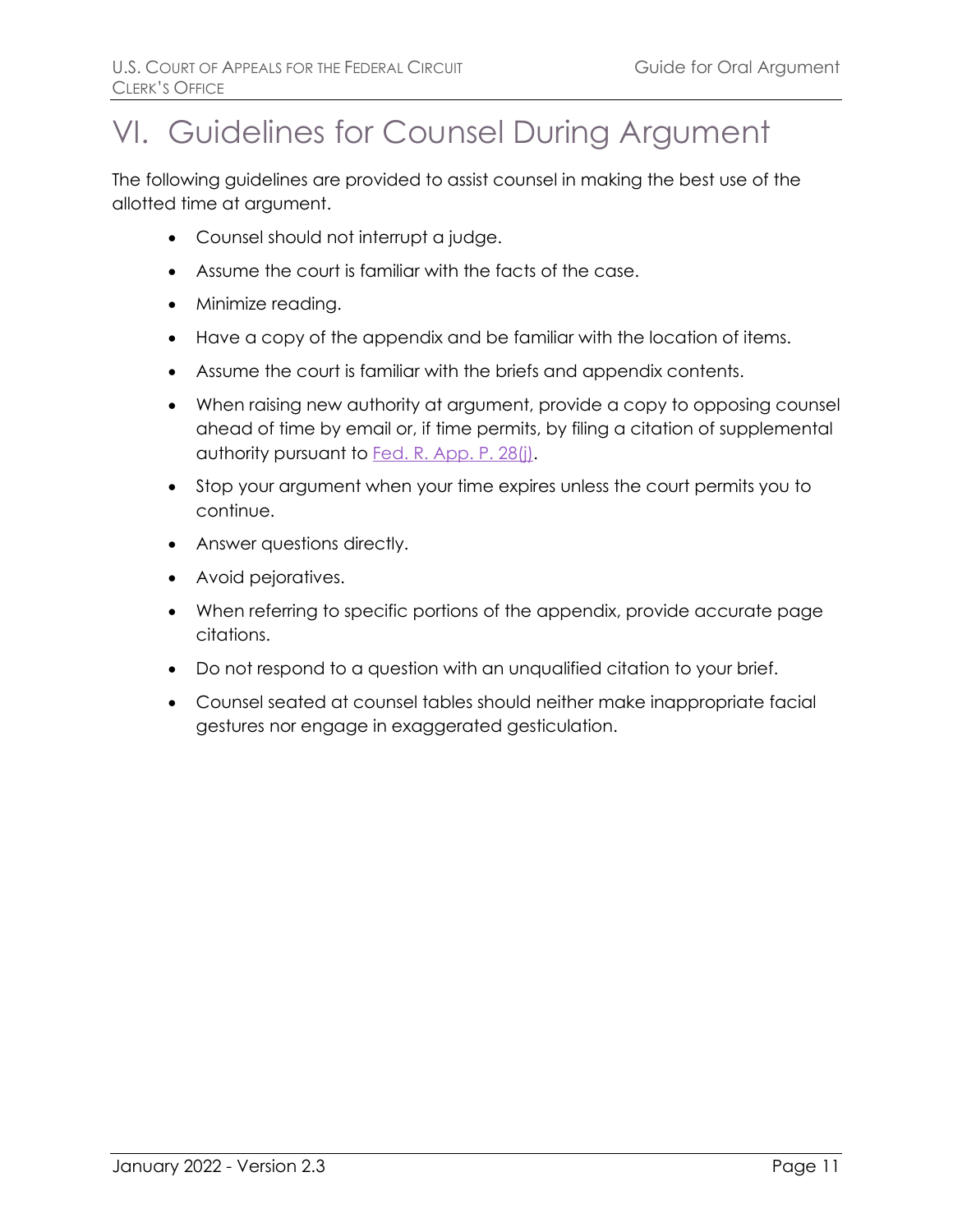# <span id="page-13-0"></span>VII. Accessibility Accommodations During Court Sessions

The United States Court of Appeals for the Federal Circuit has designated John C. Paul and Jarrett B. Perlow as the Court's Access Coordinators, pursuant to [The](https://www.uscourts.gov/sites/default/files/guide_vol05.pdf)  [Guide for Judiciary Policy, vol. 5, § 255.40.](https://www.uscourts.gov/sites/default/files/guide_vol05.pdf)

#### **Communication-Based Disabilities**

The Access Coordinators are responsible for coordinating sign language interpreters or other appropriate auxiliary aids and services to participants in federal court proceedings who are deaf, hearing-impaired, or have other communication disabilities.

Counsel of record and parties participating in federal court proceedings who require the assistance of a qualified sign language interpreter or other similar auxiliary aides and services must submit requests for services **at least two (2) weeks** before the court proceeding. The Clerk's Office may not be able to accommodate requests received on shorter notice and, absent good cause shown, may require reimbursement of any expedited charges incurred.

Assistive auditory devices ("hearing loops") are available in each courtroom for participants and spectators during argument and do not require notice.

#### **Mobility-Based Disabilities**

While not required, case participants with mobility disabilities may wish to contact the Clerk's Office to coordinate access and any adjustment of court furniture, as needed, before the day of argument.

#### **Service Requests and Additional Information**

Please direct all requests for services or for additional information to the Clerk's **Office** 

- by mail to 717 Madison Place, NW, Room 401, Washington, DC 20439;
- by telephone at 202-275-8035; or
- by email to [publicinformation@cafc.uscourts.gov.](mailto:publicinformation@cafc.uscourts.gov)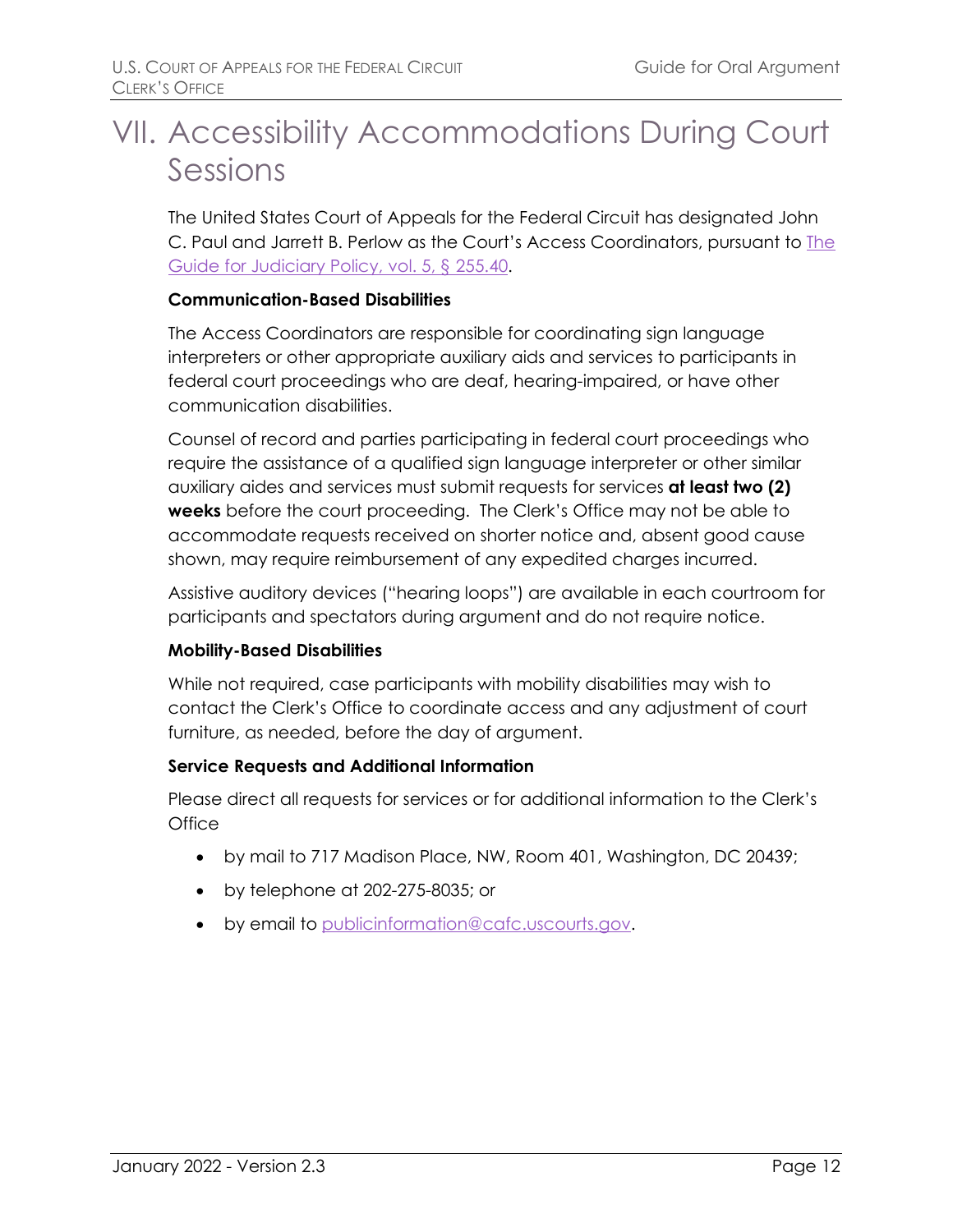## <span id="page-14-0"></span>VIII.Revision Control

| <b>Version</b> | <b>Summary of Changes</b>                                                                                                                                                                                                                                                                                                                                                                                                                                                                                                                                                                            | <b>Date</b> |
|----------------|------------------------------------------------------------------------------------------------------------------------------------------------------------------------------------------------------------------------------------------------------------------------------------------------------------------------------------------------------------------------------------------------------------------------------------------------------------------------------------------------------------------------------------------------------------------------------------------------------|-------------|
| 1.0            | New release, supersedes all prior<br>related documents.                                                                                                                                                                                                                                                                                                                                                                                                                                                                                                                                              | 10/1/2018   |
| 1.1            | Section II.C was updated based<br>on changes to the court's new<br>procedure for notifying of<br>scheduling conflicts; § III.C<br>added the standard time<br>allotted for argument. (Revised<br>to correct errata, 2/12/2019.)                                                                                                                                                                                                                                                                                                                                                                       | 1/2/2019    |
| 2.0            | Document renamed; $\S$ I minor<br>wording; § II clarified how cases<br>are selected for argument,<br>incorporated April 2019 changes<br>to the procedure for reviewing<br>scheduling conflicts; § III revised<br>language on multiple argument<br>counsel, clarified use of visual<br>aid and forms of appearance; $\S$<br>IV revised electronic device<br>usage policy, clarified the<br>ordering of cases; § V revised<br>permissible conduct in and<br>around courtrooms; § VI added<br>new section Guidelines for<br>Counsel During Argument; and<br>other non-substantive stylistic<br>changes. | 1/15/2020   |
| 2.1            | Revised to reflect July 2020<br>amendments to Federal Circuit<br>Rules and Forms 32 and 33;<br>inserted section regarding oral<br>argument conducted<br>telephonically (§ III.B).                                                                                                                                                                                                                                                                                                                                                                                                                    | 7/1/2020    |